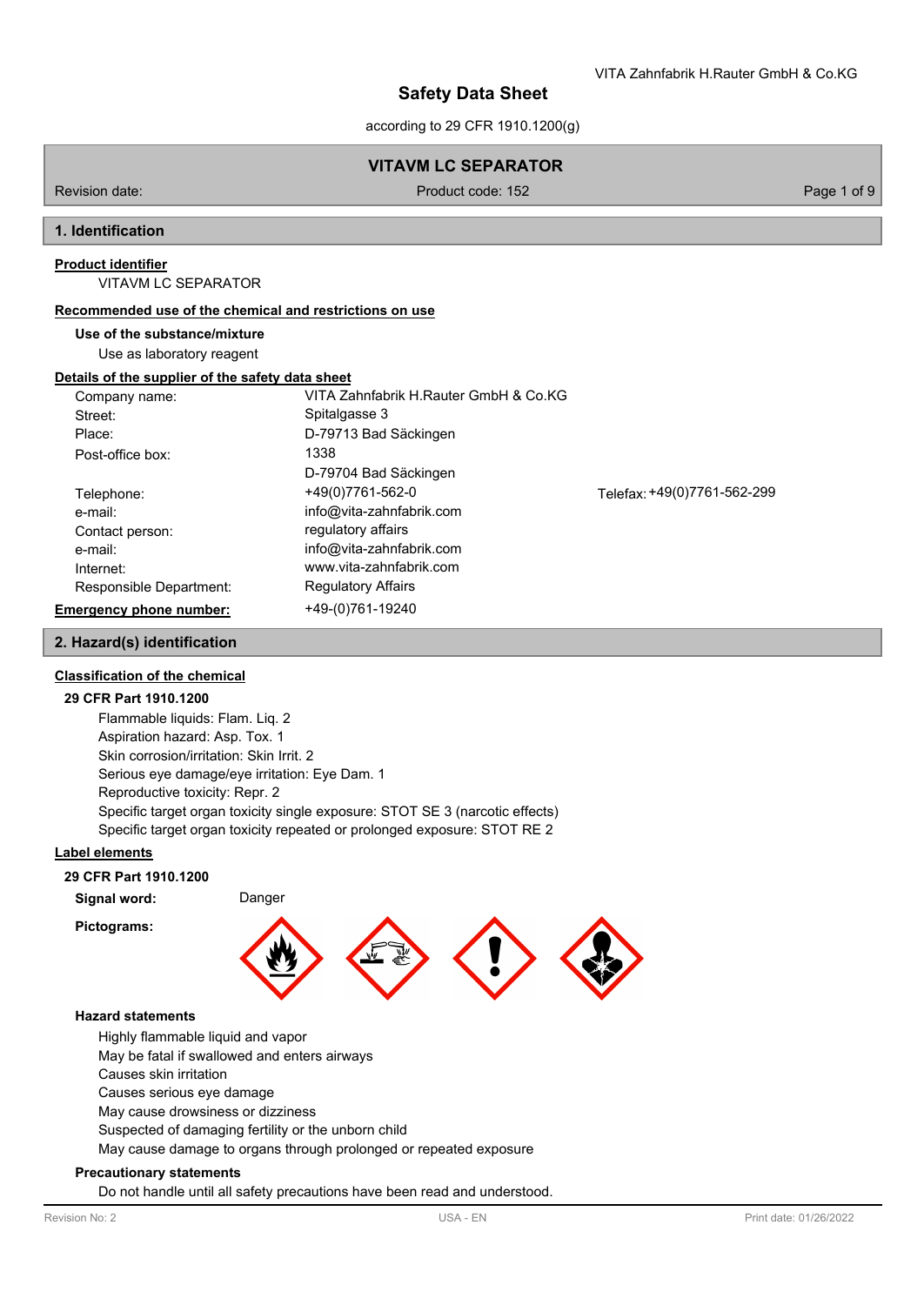according to 29 CFR 1910.1200(g)

### **VITAVM LC SEPARATOR**

Revision date: Product code: 152 Page 2 of 9

Keep away from heat/sparks/open flames/hot surfaces. - No smoking.

Do not breathe dust/fume/gas/mist/vapors/spray.

Wear protective gloves/protective clothing/eye protection/face protection.

If on skin (or hair): Take off immediately all contaminated clothing. Rinse skin with water/shower.

If in eyes: Rinse cautiously with water for several minutes. Remove contact lenses, if present and easy to do.

Continue rinsing.

### **Hazards not otherwise classified**

No information available.

#### **3. Composition/information on ingredients**

#### **Mixtures**

#### **Hazardous components**

| <b>CAS No</b> | ⊦Components                 | Quantity |
|---------------|-----------------------------|----------|
| 110-82-7      | cyclohexane                 | 54.5 %   |
| 108-88-3      | Itoluene                    | 10 %     |
| 4253-34-3     | methylsilanetriyl triacetat | 3%       |
| 1067-33-0     | dibutyltin diacetate        | 0.5%     |

### **4. First-aid measures**

#### **Description of first aid measures**

#### **After inhalation**

Provide fresh air. Medical treatment necessary.

#### **After contact with skin**

After contact with skin, wash immediately with plenty of water and soap. Take off immediately all contaminated clothing and wash it before reuse. Medical treatment necessary.

#### **After contact with eyes**

In case of contact with eyes flush immediately with plenty of flowing water for 10 to 15 minutes holding eyelids apart and consult an ophthalmologist.

#### **After ingestion**

Observe risk of aspiration if vomiting occurs.

### **Most important symptoms and effects, both acute and delayed**

### No information available.

### **Indication of any immediate medical attention and special treatment needed**

Treat symptomatically.

### **5. Fire-fighting measures**

### **Extinguishing media**

### **Suitable extinguishing media**

Carbon dioxide (CO2), Foam, Extinguishing powder.

### **Unsuitable extinguishing media**

Water.

#### **Specific hazards arising from the chemical**

Highly flammable. Vapors may form explosive mixtures with air.

#### **Special protective equipment and precautions for fire-fighters**

Wear a self-contained breathing apparatus and chemical protective clothing. Full protection suit.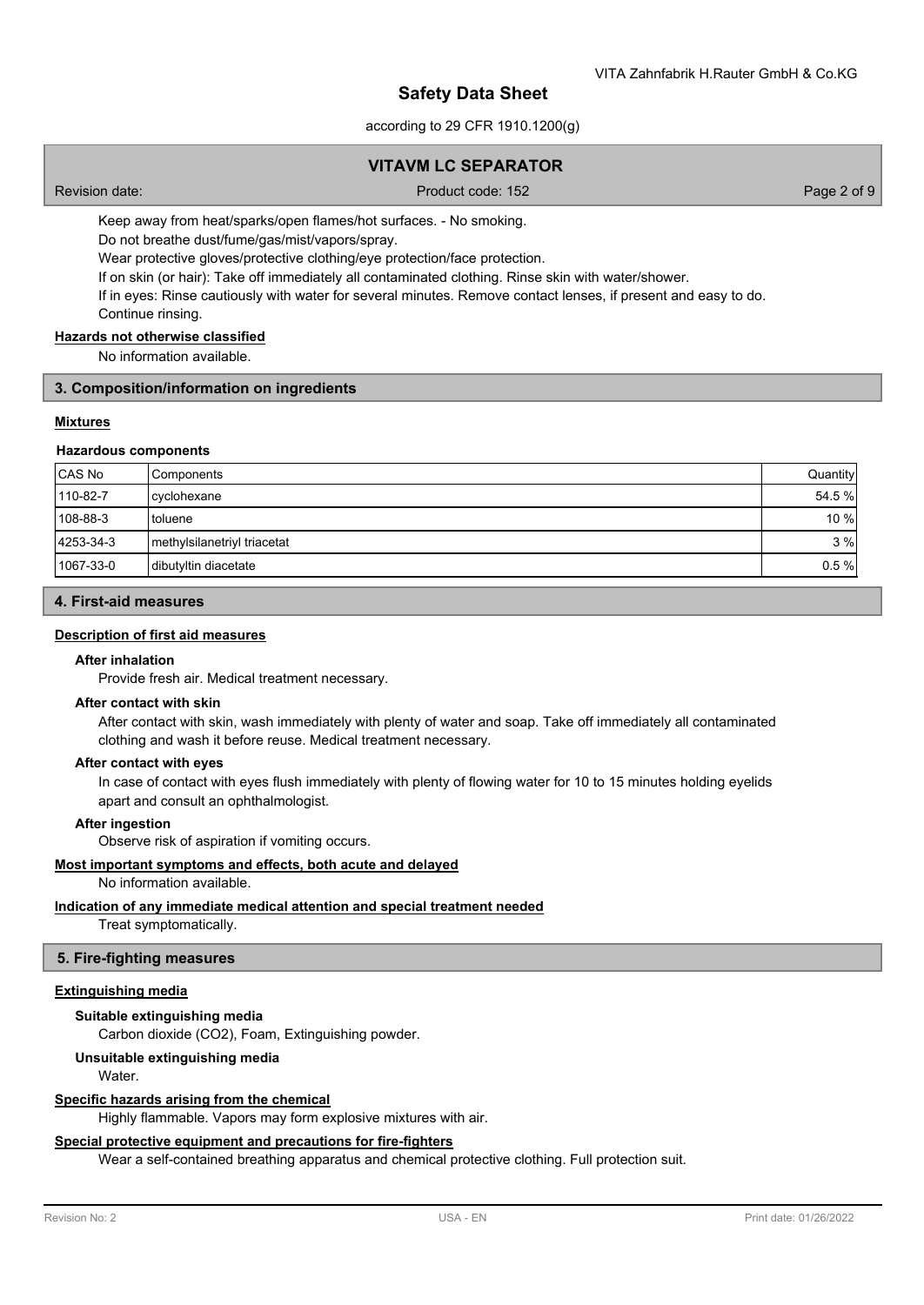according to 29 CFR 1910.1200(g)

### **VITAVM LC SEPARATOR**

Revision date: Product code: 152 Page 3 of 9

### **Additional information**

Use water spray/stream to protect personnel and to cool endangered containers. Supress gases/vapors/mists with water spray jet. Collect contaminated fire extinguishing water separately. Do not allow entering drains or surface water.

#### **6. Accidental release measures**

#### **Personal precautions, protective equipment and emergency procedures**

#### **General advice**

Remove all sources of ignition. Provide adequate ventilation. Do not breathe gas/fume/vapor/spray. Avoid contact with skin, eyes and clothes. Use personal protection equipment.

#### **Environmental precautions**

Do not allow uncontrolled discharge of product into the environment. Explosion risk.

#### **Methods and material for containment and cleaning up**

#### **Other information**

Absorb with liquid-binding material (sand, diatomaceous earth, acid- or universal binding agents). Treat the recovered material as prescribed in the section on waste disposal.

#### **Reference to other sections**

Safe handling: see section 7 Personal protection equipment (PPE): see section 8 Disposal: see section 13

### **7. Handling and storage**

#### **Precautions for safe handling**

### **Advice on safe handling**

If handled uncovered, arrangements with local exhaust ventilation have to be used. Do not breathe gas/fume/vapor/spray.

### **Advice on protection against fire and explosion**

Keep away from sources of ignition - No smoking. Take precautionary measures against static discharges. Vapors may form explosive mixtures with air.

#### **Advice on general occupational hygiene**

Remove contaminated, saturated clothing immediately. Draw up and observe skin protection programme. Wash hands and face before breaks and after work and take a shower if necessary. When using do not eat, drink, smoke, sniff.

#### **Conditions for safe storage, including any incompatibilities**

#### **Requirements for storage rooms and vessels**

Keep container tightly closed. Keep locked up. Store in a place accessible by authorized persons only. Provide adequate ventilation as well as local exhaustion at critical locations. Keep in a cool, well-ventilated place. Keep away from heat, hot surfaces, sparks, open flames and other ignition sources. No smoking.

#### **Hints on joint storage**

Do not store together with: Oxidizing agent. Pyrophoric or self-heating substances.

### **8. Exposure controls/personal protection**

#### **Control parameters**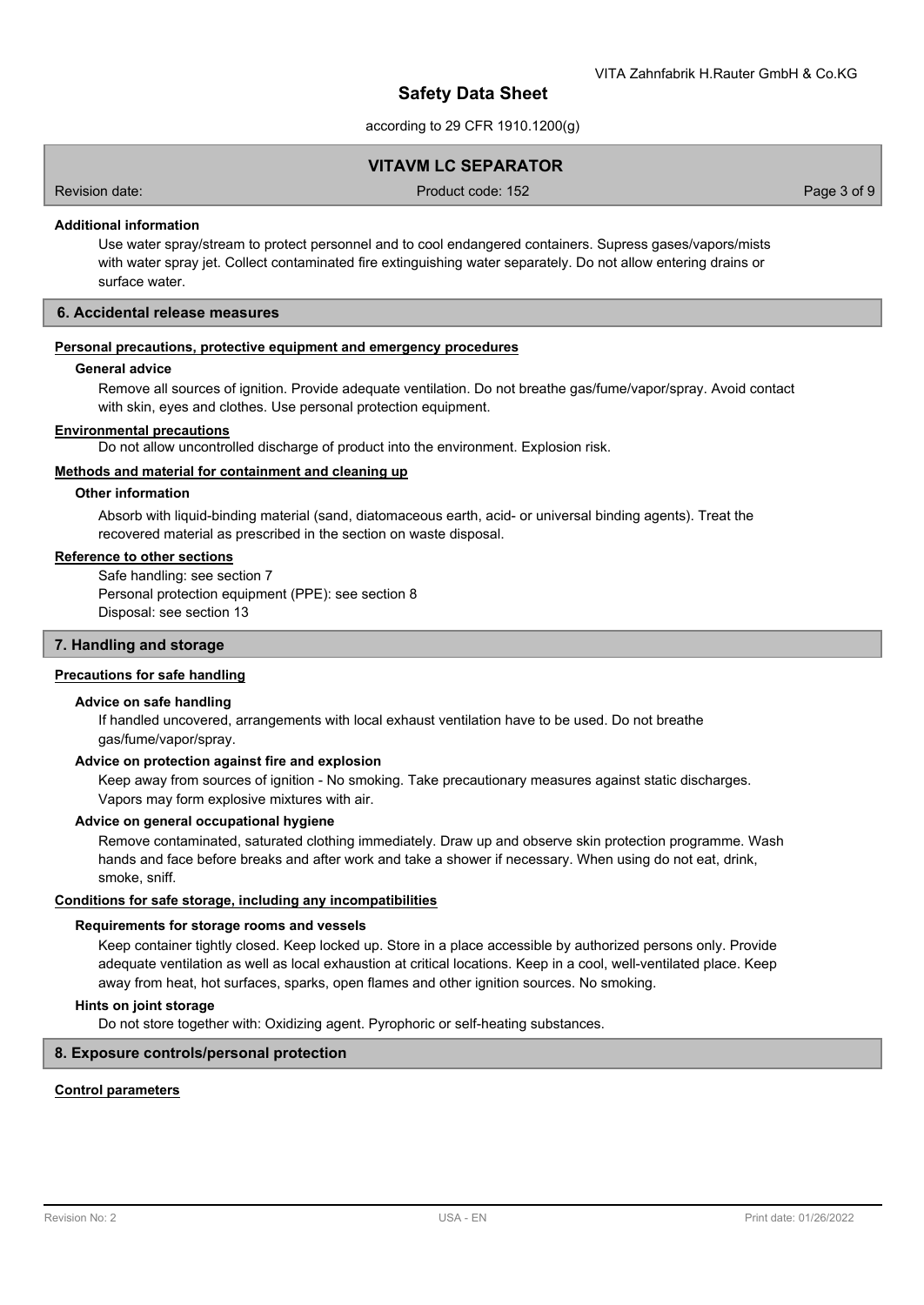according to 29 CFR 1910.1200(g)

### **VITAVM LC SEPARATOR**

Revision date: Product code: 152 Page 4 of 9

### **Exposure limits**

| CAS No.  | Substance   | ppm              | mg/m <sup>3</sup> | $f$ / $c$ c | Category      | Origin     |
|----------|-------------|------------------|-------------------|-------------|---------------|------------|
| 110-82-7 | Cyclohexane | 300              | 1050              |             | TWA (8 h)     | PEL        |
|          |             | 300              | <b>1050</b>       |             | TWA $(8 h)$   | <b>REL</b> |
| 108-88-3 | Toluene     | <b>200</b>       |                   |             | TWA $(8 h)$   | PEL        |
|          |             | C <sub>300</sub> |                   |             | Ceiling       | PEL        |
| 108-88-3 | Toluene     | 500              |                   |             | Peak          | PEL        |
|          |             | 100              | 375               |             | TWA (8 h)     | <b>REL</b> |
|          |             | <b>150</b>       | 560               |             | STEL (15 min) | <b>REL</b> |

### **Exposure controls**











### **Appropriate engineering controls**

If handled uncovered, arrangements with local exhaust ventilation have to be used. Do not breathe gas/fume/vapor/spray.

#### **Individual protection measures, such as personal protective equipment**

#### **Eye/face protection**

Suitable eye protection: goggles.

#### **Hand protection**

When handling with chemical substances, protective gloves must be worn with the CE-label including the four control digits. The quality of the protective gloves resistant to chemicals must be chosen as a function of the specific working place concentration and quantity of hazardous substances. For special purposes, it is recommended to check the resistance to chemicals of the protective gloves mentioned above together with the supplier of these gloves. Recommended glove articles KCL Dermatril P Breakthrough time: 60 min NBR (Nitrile rubber)

#### **Skin protection**

Flame-retardant protective clothing. Wear anti-static footwear and clothing Wear suitable protective clothing.

### **Respiratory protection**

In case of inadequate ventilation wear respiratory protection. Technical ventilation of workplace Provide adequate ventilation as well as local exhaustion at critical locations.

### **9. Physical and chemical properties**

### **Information on basic physical and chemical properties**

| Physical state:                            | Liquid         |                    |
|--------------------------------------------|----------------|--------------------|
| Color:                                     | translucent    |                    |
| Odor:                                      | characteristic |                    |
|                                            |                | <b>Test method</b> |
| Changes in the physical state              |                |                    |
| Melting point/freezing point:              | not determined |                    |
| Boiling point or initial boiling point and | 77 °C          |                    |
| boiling range:                             |                |                    |
| Flash point:                               | < 5 °C         |                    |
|                                            |                |                    |
| <b>Flammability</b>                        |                |                    |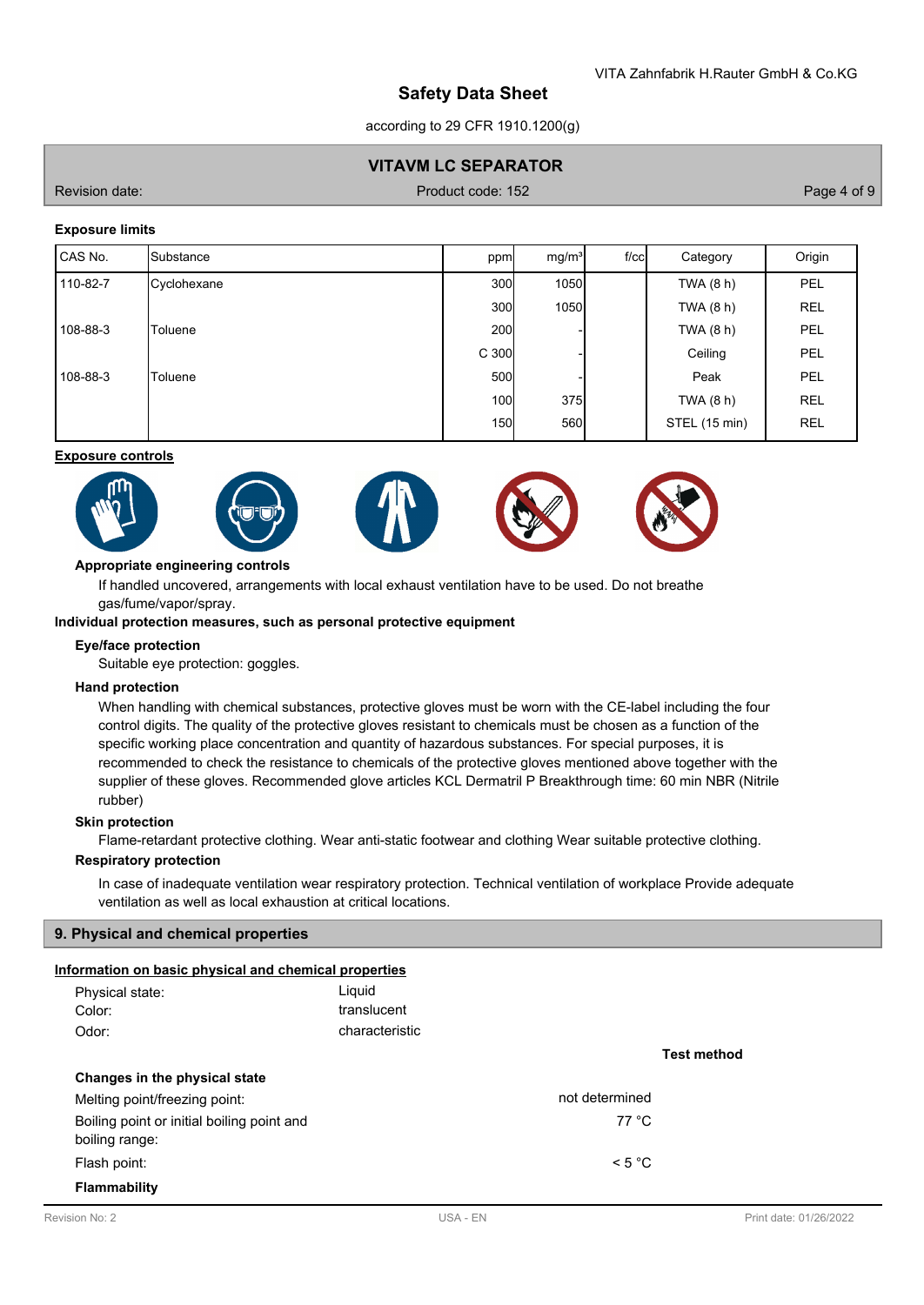### according to 29 CFR 1910.1200(g)

|                                                               | <b>VITAVM LC SEPARATOR</b> |                  |
|---------------------------------------------------------------|----------------------------|------------------|
| Revision date:                                                | Product code: 152          | Page 5 of 9      |
| Solid/liquid:                                                 | not applicable             |                  |
| Gas:                                                          | not applicable             |                  |
| <b>Explosive properties</b><br>The product is not: Explosive. |                            |                  |
| Lower explosion limits:                                       | 1,2 vol. %                 |                  |
| Upper explosion limits:                                       | 8,3 vol. %                 |                  |
| Auto-ignition temperature:                                    |                            | 260 °C DIN 51794 |
| <b>Self-ignition temperature</b>                              |                            |                  |
| Solid:                                                        | not applicable             |                  |
| Gas:                                                          | not applicable             |                  |
| Decomposition temperature:                                    | not determined             |                  |
| pH-Value:                                                     | not determined             |                  |
| Water solubility:                                             | No                         |                  |
| Solubility in other solvents<br>not determined                |                            |                  |
| Partition coefficient n-octanol/water:                        | not determined             |                  |
| Vapor pressure:<br>(at 50 $°C$ )                              | <=1100 hPa                 |                  |
| Density:                                                      | 0,86700 g/cm <sup>3</sup>  |                  |
| Relative vapour density:                                      | not determined             |                  |
| Other information                                             |                            |                  |
| Information with regard to physical hazard classes            |                            |                  |
| Oxidizing properties<br>Not oxidising.                        |                            |                  |
| Other safety characteristics                                  |                            |                  |
| Solid content:                                                | 0,0%                       |                  |
| Evaporation rate:                                             | not determined             |                  |
| <b>Further Information</b>                                    |                            |                  |

#### **Reactivity**

Highly flammable.

### **Chemical stability**

The product is stable under storage at normal ambient temperatures.

#### **Possibility of hazardous reactions**

No known hazardous reactions.

### **Conditions to avoid**

Keep away from sources of heat (e.g. hot surfaces), sparks and open flames. Vapors may form explosive mixtures with air.

## **Incompatible materials**

No information available.

### **Hazardous decomposition products**

No known hazardous decomposition products.

### **11. Toxicological information**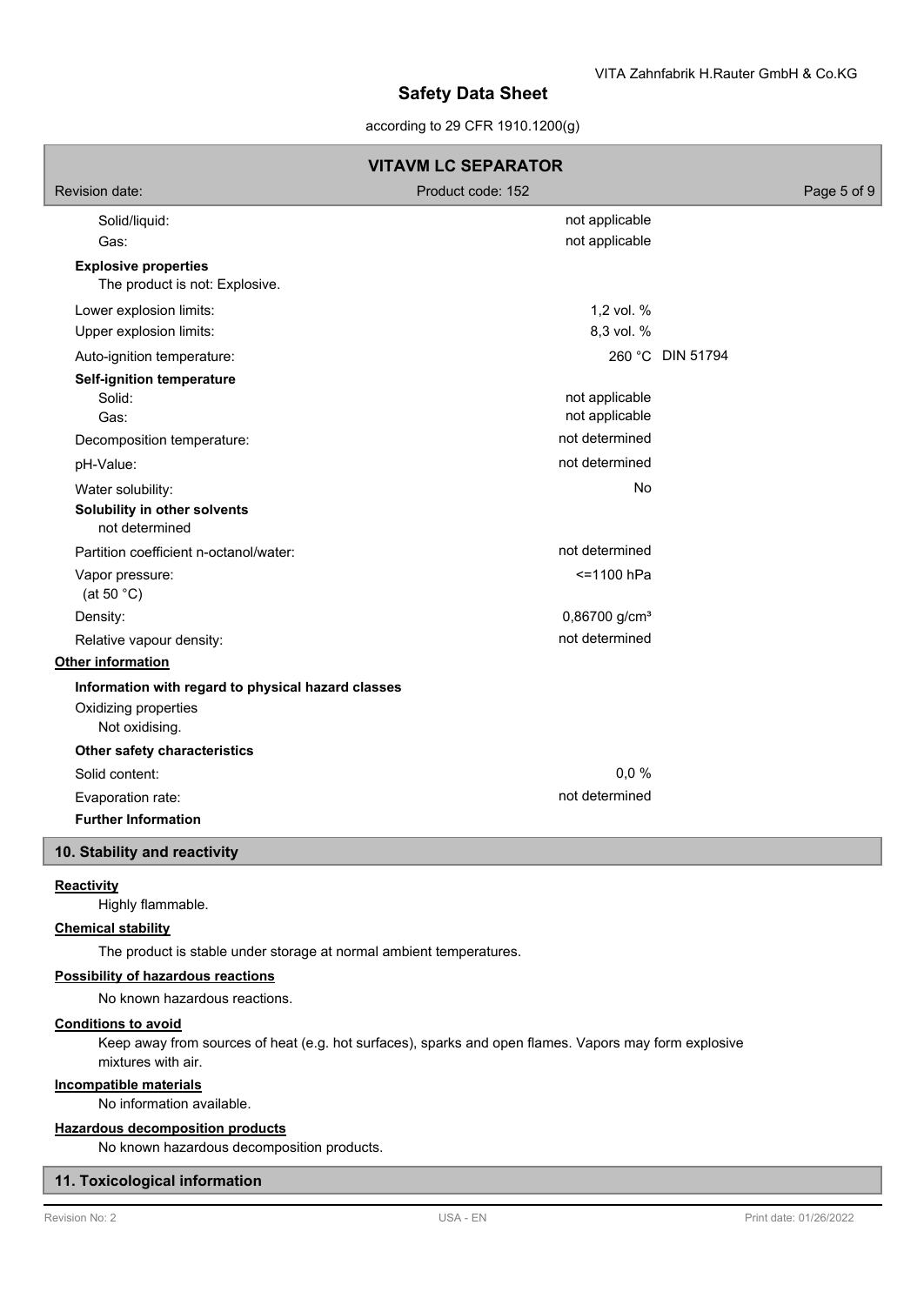according to 29 CFR 1910.1200(g)

### **VITAVM LC SEPARATOR**

Revision date: Product code: 152 Page 6 of 9

## **Information on toxicological effects**

### **Acute toxicity**

Based on available data, the classification criteria are not met.

| CAS No    | Components                  |                           |          |         |               |        |
|-----------|-----------------------------|---------------------------|----------|---------|---------------|--------|
|           | Exposure route              | Dose                      |          | Species | Source        | Method |
| 110-82-7  | cyclohexane                 |                           |          |         |               |        |
|           | dermal                      | LD <sub>50</sub><br>mg/kg | 12705    |         |               |        |
| 108-88-3  | toluene                     |                           |          |         |               |        |
|           | dermal                      | LD <sub>50</sub><br>mg/kg | 12200    | Rabbit  | <b>GESTIS</b> |        |
|           | inhalation (4 h) vapour     | LC50                      | 49 mg/l  | Rat     | <b>GESTIS</b> |        |
| 4253-34-3 | methylsilanetriyl triacetat |                           |          |         |               |        |
|           | oral                        | <b>ATE</b><br>mg/kg       | 500      |         |               |        |
| 1067-33-0 | dibutyltin diacetate        |                           |          |         |               |        |
|           | oral                        | LD <sub>50</sub>          | 32 mg/kg |         |               |        |
|           | dermal                      | LD <sub>50</sub><br>mg/kg | 2320     |         |               |        |

### **Irritation and corrosivity**

Causes skin irritation Causes serious eye damage

### **Sensitizing effects**

Based on available data, the classification criteria are not met.

### **Carcinogenic/mutagenic/toxic effects for reproduction**

Suspected of damaging fertility or the unborn child (toluene) Germ cell mutagenicity: Based on available data, the classification criteria are not met. Carcinogenicity: Based on available data, the classification criteria are not met.

### **Specific target organ toxicity (STOT) - single exposure**

May cause drowsiness or dizziness (cyclohexane)

#### **Specific target organ toxicity (STOT) - repeated exposure**

May cause damage to organs through prolonged or repeated exposure (toluene)

Carcinogenicity (IARC): Toluene (CAS 108-88-3) is listed in group 3.

### **Aspiration hazard**

May be fatal if swallowed and enters airways

### **Additional information on tests**

The mixture is classified as hazardous according to regulation (EC) No 1272/2008 [CLP]. Specific hazards arising from the chemical!

#### **12. Ecological information**

#### **Ecotoxicity**

Very toxic to aquatic life with long lasting effects.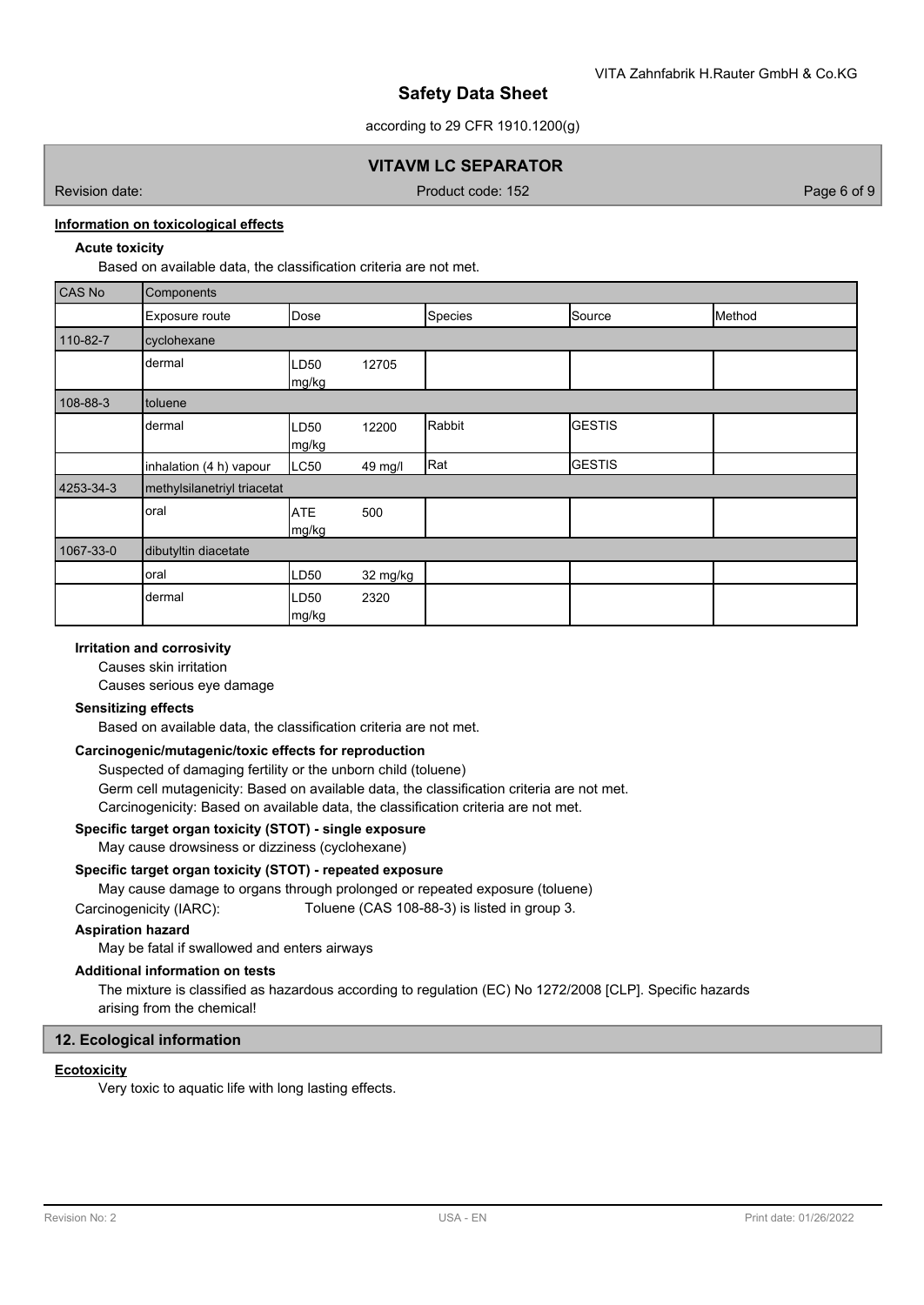according to 29 CFR 1910.1200(g)

### **VITAVM LC SEPARATOR**

Revision date: Product code: 152 Page 7 of 9

| <b>CAS No</b> | <b>Components</b>    |                           |                   |       |                        |         |        |
|---------------|----------------------|---------------------------|-------------------|-------|------------------------|---------|--------|
|               | Aquatic toxicity     | Dose                      |                   |       | [h]   [d] Species      | ISource | Method |
| 108-88-3      | <b>I</b> toluene     |                           |                   |       |                        |         |        |
|               | Acute fish toxicity  | <b>LC50</b>               | $13 \text{ mg/l}$ |       | 96 hlCarassius auratus | IIUCLID |        |
|               | Acute algae toxicity | ErC <sub>50</sub><br>mg/l | 12,5              | 72 hl |                        | IGESTIS |        |

#### **Persistence and degradability**

The product has not been tested.

#### **Bioaccumulative potential**

The product has not been tested.

### **Partition coefficient n-octanol/water**

| CAS No   | IComponents | Pow<br>oc<br>$\cdot$<br>- |
|----------|-------------|---------------------------|
| 108-88-3 | 'toluene    | $\overline{z}$<br>ب, م    |

#### **Mobility in soil**

The product has not been tested.

### **Other adverse effects**

No information available.

#### **Further information**

Do not allow to enter into surface water or drains. Do not allow to enter into soil/subsoil.

### **13. Disposal considerations**

#### **Waste treatment methods**

#### **Disposal recommendations**

Do not allow to enter into surface water or drains. Do not allow to enter into soil/subsoil. Dispose of waste according to applicable legislation.

### **Contaminated packaging**

Hazardous waste according to Directive 2008/98/EC (waste framework directive). Handle contaminated packages in the same way as the substance itself.

### **14. Transport information**

### **Marine transport (IMDG)**

| UN number or ID number:          | <b>UN 1993</b>                         |
|----------------------------------|----------------------------------------|
| UN proper shipping name:         | FLAMMABLE LIQUID, N.O.S. (cyclohexane) |
| Transport hazard class(es):      | 3                                      |
| Packing group:                   | Ш                                      |
| Hazard label:                    | 3                                      |
|                                  | Ø                                      |
| <b>Special Provisions:</b>       | 274                                    |
| Limited quantity:                | 1 I                                    |
| Excepted quantity:               | E <sub>2</sub>                         |
| EmS:                             | $F-E$ , $S-E$                          |
| Air transport (ICAO-TI/IATA-DGR) |                                        |
| UN number or ID number:          | <b>UN 1993</b>                         |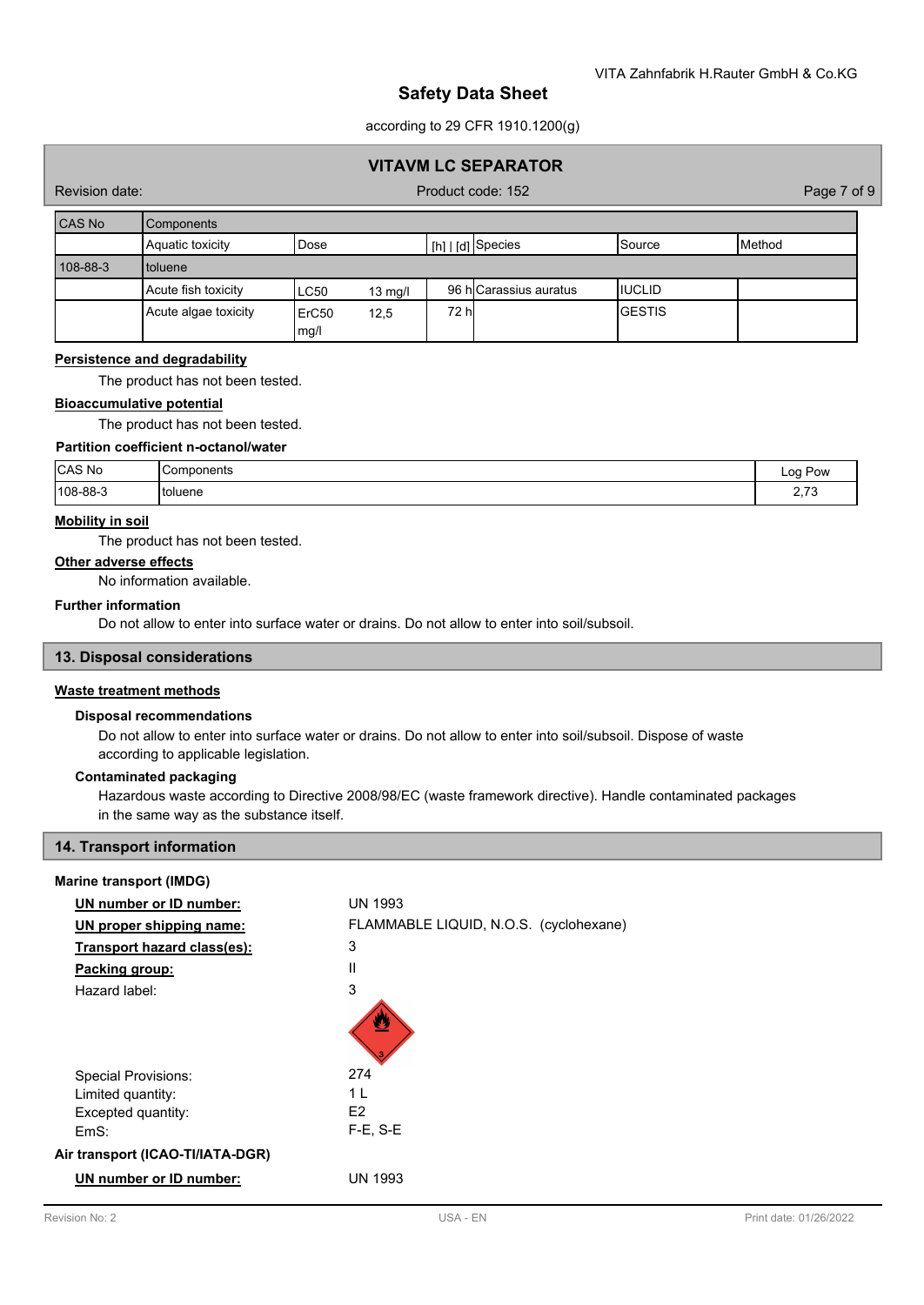according to 29 CFR 1910.1200(g)

| <b>VITAVM LC SEPARATOR</b>                                                                                                                                                                      |                                                                                                                                                                    |             |  |  |  |  |
|-------------------------------------------------------------------------------------------------------------------------------------------------------------------------------------------------|--------------------------------------------------------------------------------------------------------------------------------------------------------------------|-------------|--|--|--|--|
| <b>Revision date:</b>                                                                                                                                                                           | Product code: 152                                                                                                                                                  | Page 8 of 9 |  |  |  |  |
| UN proper shipping name:                                                                                                                                                                        | FLAMMABLE LIQUID, N.O.S. (cyclohexane)                                                                                                                             |             |  |  |  |  |
| Transport hazard class(es):                                                                                                                                                                     | 3                                                                                                                                                                  |             |  |  |  |  |
| Packing group:                                                                                                                                                                                  | $\mathbf{I}$                                                                                                                                                       |             |  |  |  |  |
| Hazard label:                                                                                                                                                                                   | 3                                                                                                                                                                  |             |  |  |  |  |
|                                                                                                                                                                                                 |                                                                                                                                                                    |             |  |  |  |  |
| <b>Special Provisions:</b>                                                                                                                                                                      | A <sub>3</sub>                                                                                                                                                     |             |  |  |  |  |
| Limited quantity Passenger:                                                                                                                                                                     | 1 <sub>L</sub>                                                                                                                                                     |             |  |  |  |  |
| Passenger LQ:                                                                                                                                                                                   | Y341                                                                                                                                                               |             |  |  |  |  |
| Excepted quantity:                                                                                                                                                                              | E2                                                                                                                                                                 |             |  |  |  |  |
| IATA-packing instructions - Passenger:                                                                                                                                                          | 353                                                                                                                                                                |             |  |  |  |  |
| IATA-max. quantity - Passenger:                                                                                                                                                                 | 5L<br>364                                                                                                                                                          |             |  |  |  |  |
| IATA-packing instructions - Cargo:<br>IATA-max. quantity - Cargo:                                                                                                                               | 60L                                                                                                                                                                |             |  |  |  |  |
| <b>Environmental hazards</b>                                                                                                                                                                    |                                                                                                                                                                    |             |  |  |  |  |
|                                                                                                                                                                                                 |                                                                                                                                                                    |             |  |  |  |  |
| ENVIRONMENTALLY HAZARDOUS:                                                                                                                                                                      | Yes                                                                                                                                                                |             |  |  |  |  |
| Danger releasing substance:                                                                                                                                                                     | cyclohexane                                                                                                                                                        |             |  |  |  |  |
| <b>Special precautions for user</b><br>Warning: Combustible liquid.<br>Transport in bulk according to Annex II of MARPOL 73/78 and the IBC Code<br>not applicable<br>15. Regulatory information |                                                                                                                                                                    |             |  |  |  |  |
| <b>U.S. Regulations</b><br>National regulatory information                                                                                                                                      |                                                                                                                                                                    |             |  |  |  |  |
| <b>SARA Section 304 CERCLA:</b>                                                                                                                                                                 |                                                                                                                                                                    |             |  |  |  |  |
|                                                                                                                                                                                                 | Cyclohexane (110-82-7): Reportable quantity = $1,000$ (454) lbs. (kg)                                                                                              |             |  |  |  |  |
| Toluene (108-88-3): Reportable quantity = 1,000 (454) lbs. (kg)                                                                                                                                 |                                                                                                                                                                    |             |  |  |  |  |
| SARA Section 311/312 Hazards:                                                                                                                                                                   |                                                                                                                                                                    |             |  |  |  |  |
|                                                                                                                                                                                                 | Cyclohexane (110-82-7): Fire hazard, Immediate (acute) health hazard                                                                                               |             |  |  |  |  |
|                                                                                                                                                                                                 | Toluene (108-88-3): Fire hazard, Immediate (acute) health hazard, Delayed (chronic) health hazard                                                                  |             |  |  |  |  |
|                                                                                                                                                                                                 | methylsilanetriyl triacetat (4253-34-3): Immediate (acute) health hazard                                                                                           |             |  |  |  |  |
| dibutyltin diacetate (1067-33-0): Immediate (acute) health hazard                                                                                                                               |                                                                                                                                                                    |             |  |  |  |  |
| SARA Section 313 Toxic release inventory:                                                                                                                                                       |                                                                                                                                                                    |             |  |  |  |  |
|                                                                                                                                                                                                 | Cyclohexane (110-82-7): De minimis limit = 1.0 %, Reportable threshold = Standard<br>Toluene (108-88-3): De minimis limit = 1.0 %, Reportable threshold = Standard |             |  |  |  |  |
| Clean Air Act Section 112(b):                                                                                                                                                                   |                                                                                                                                                                    |             |  |  |  |  |
| Toluene (108-88-3)                                                                                                                                                                              |                                                                                                                                                                    |             |  |  |  |  |
| <b>State Regulations</b>                                                                                                                                                                        |                                                                                                                                                                    |             |  |  |  |  |
|                                                                                                                                                                                                 | Safe Drinking Water and Toxic Enforcement Act of 1986 (Proposition 65, State of California)                                                                        |             |  |  |  |  |
|                                                                                                                                                                                                 | WARNING: This product can expose you to chemicals including Toluene (developmental), which are known to                                                            |             |  |  |  |  |
| the State of California to cause cancer, birth defects or other reproductive harm. For more information go to                                                                                   |                                                                                                                                                                    |             |  |  |  |  |
| www.P65Warnings.ca.gov.                                                                                                                                                                         |                                                                                                                                                                    |             |  |  |  |  |

## **16. Other information**